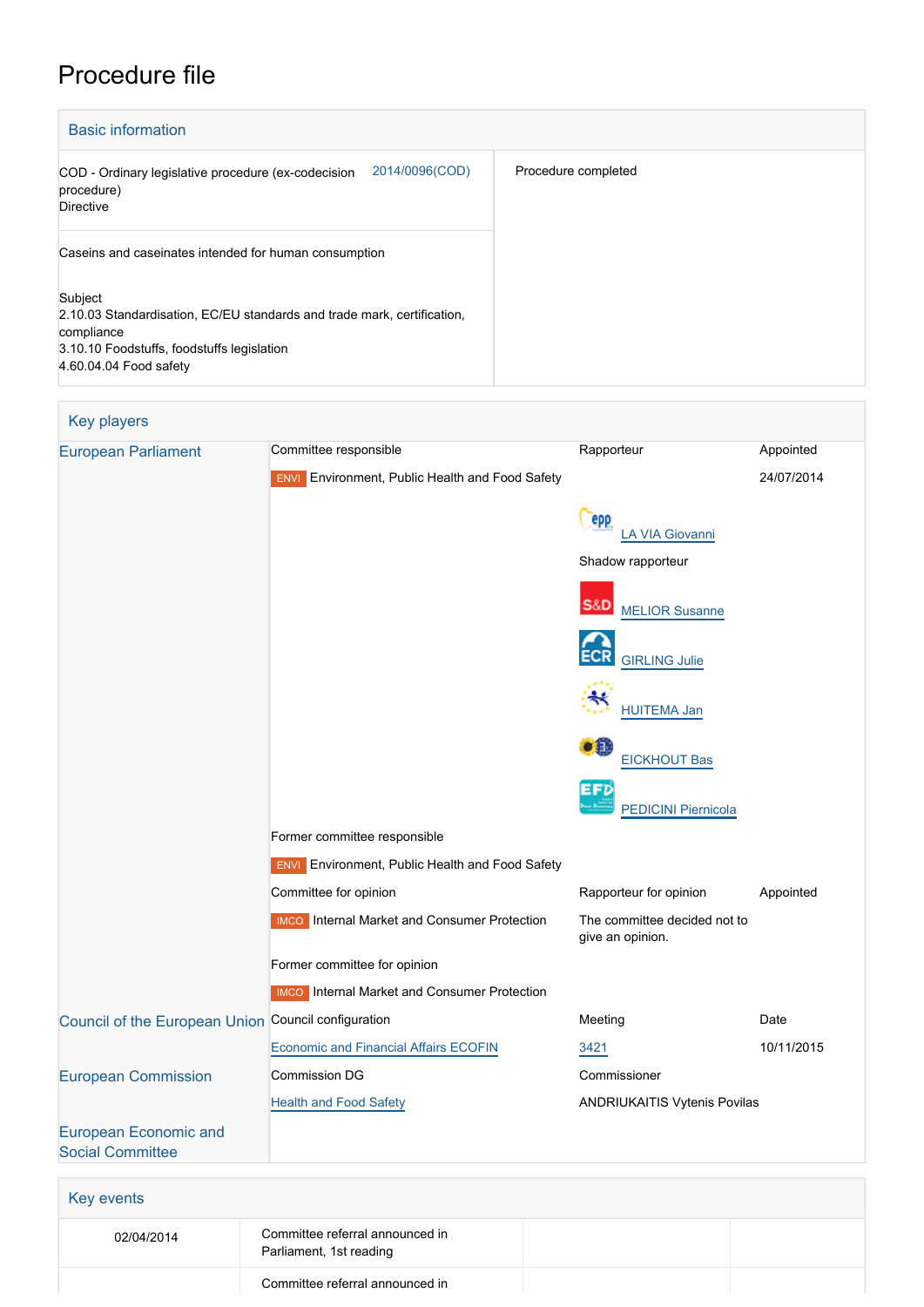| 20/10/2014 | Parliament, 1st reading                                                                           |                                  |         |
|------------|---------------------------------------------------------------------------------------------------|----------------------------------|---------|
| 24/02/2015 | Vote in committee, 1st reading                                                                    |                                  |         |
| 24/02/2015 | Committee decision to open<br>interinstitutional negotiations with report<br>adopted in committee |                                  |         |
| 05/03/2015 | Committee report tabled for plenary, 1st<br>reading                                               | A8-0042/2015                     | Summary |
| 25/06/2015 | Approval in committee of the text agreed<br>at 1st reading interinstitutional<br>negotiations     | PE618.199<br>GEDA/T/(2017)006843 |         |
| 06/10/2015 | Debate in Parliament                                                                              | 岩                                |         |
| 07/10/2015 | Results of vote in Parliament                                                                     |                                  |         |
| 07/10/2015 | Decision by Parliament, 1st reading                                                               | T8-0340/2015                     | Summary |
| 10/11/2015 | Act adopted by Council after Parliament's<br>1st reading                                          |                                  |         |
| 25/11/2015 | Final act signed                                                                                  |                                  |         |
| 25/11/2015 | End of procedure in Parliament                                                                    |                                  |         |
| 01/12/2015 | Final act published in Official Journal                                                           |                                  |         |

| <b>Technical information</b>                 |                                                                |
|----------------------------------------------|----------------------------------------------------------------|
| Procedure reference                          | 2014/0096(COD)                                                 |
| Procedure type                               | COD - Ordinary legislative procedure (ex-codecision procedure) |
| Procedure subtype                            | Legislation                                                    |
| Legislative instrument                       | Directive                                                      |
| Legal basis                                  | Treaty on the Functioning of the EU TFEU 114                   |
| Other legal basis                            | Rules of Procedure EP 159                                      |
| Mandatory consultation of other institutions | <b>European Economic and Social Committee</b>                  |
| Stage reached in procedure                   | Procedure completed                                            |
| Committee dossier                            | ENVI/8/00393                                                   |
|                                              |                                                                |

| Documentation gateway                                              |                |            |            |         |
|--------------------------------------------------------------------|----------------|------------|------------|---------|
| Legislative proposal                                               | COM(2014)0174  | 20/03/2014 | EC         | Summary |
| Economic and Social Committee: opinion, report                     | CES2896/2014   | 04/06/2014 | <b>ESC</b> |         |
| Committee draft report                                             | PE546.615      | 12/01/2015 | <b>EP</b>  |         |
| Amendments tabled in committee                                     | PE549.116      | 13/02/2015 | <b>EP</b>  |         |
| Committee report tabled for plenary, 1st<br>reading/single reading | A8-0042/2015   | 05/03/2015 | <b>EP</b>  | Summary |
| Text adopted by Parliament, 1st reading/single<br>reading          | T8-0340/2015   | 07/10/2015 | <b>EP</b>  | Summary |
| Draft final act                                                    | 00037/2015/LEX | 25/11/2015 | <b>CSL</b> |         |
| Commission response to text adopted in plenary                     | SP(2015)750    | 10/12/2015 | EC         |         |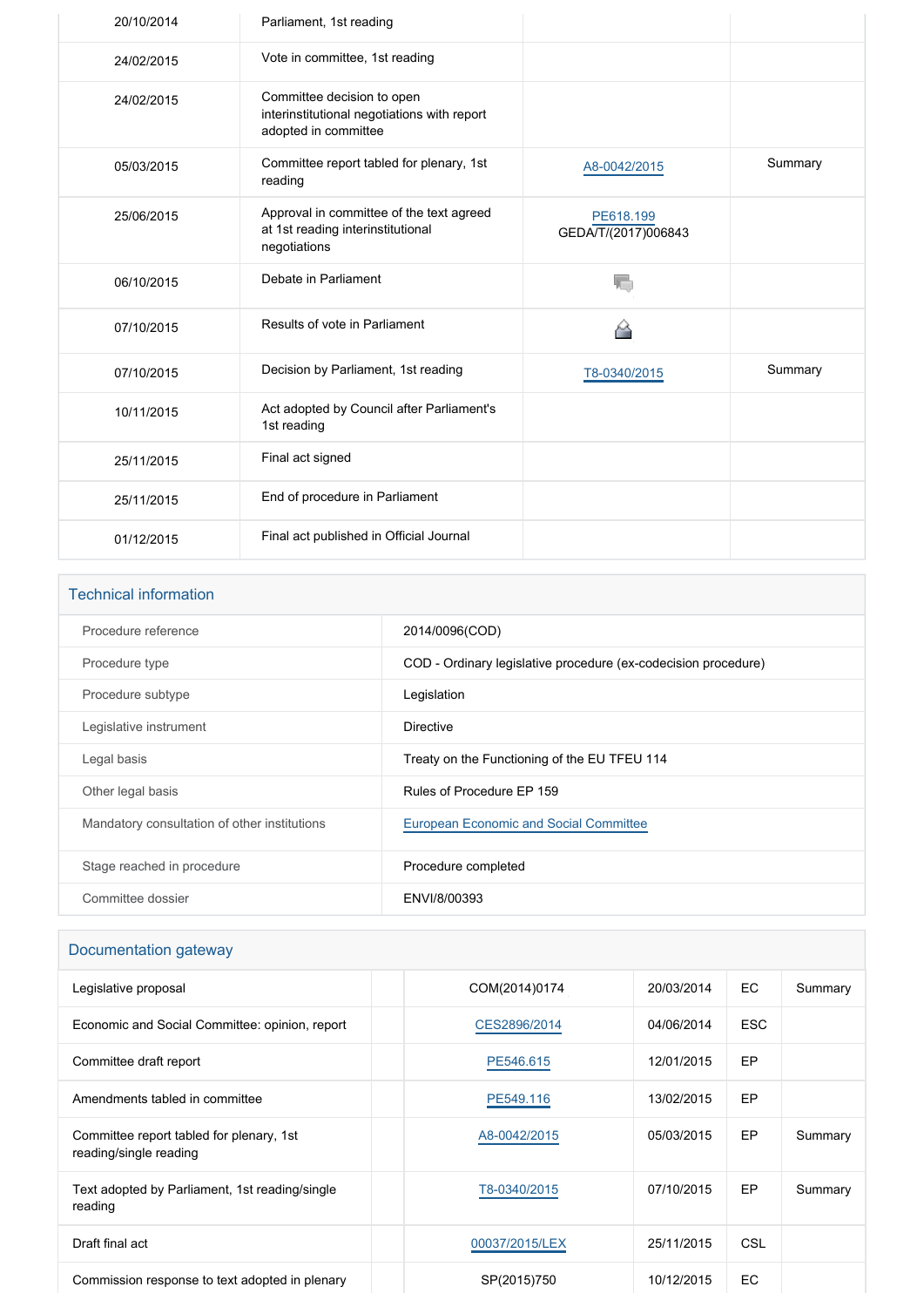| Coreper letter confirming interinstitutional<br>agreement      | GEDA/T/(2017)006843 | 14/07/2017 | <b>CSL</b> |  |
|----------------------------------------------------------------|---------------------|------------|------------|--|
| Follow-up document                                             | COM(2020)0074       | 02/03/2020 | EC.        |  |
|                                                                |                     |            |            |  |
| <b>Additional information</b>                                  |                     |            |            |  |
| European Commission                                            | <b>EUR-Lex</b>      |            |            |  |
| Final act                                                      |                     |            |            |  |
| Directive 2015/2203<br>OJ L 314 01.12.2015, p. 0001<br>Summary |                     |            |            |  |
| Final legislative act with provisions for delegated acts       |                     |            |            |  |

#### Caseins and caseinates intended for human consumption

PURPOSE: to replace Directive 83/417/EEC on the approximation of the laws of the Member States relating to certain lactoproteins (caseins and caseinates) intended for human consumption, in the new legal context created by the Lisbon Treaty.

PROPOSED ACT: Directive of the European Parliament and the Council.

ROLE OF THE EUROPEAN PARLIAMENT: the European Parliament decides in accordance with the ordinary legislative procedure and on an equal footing with the Council.

BACKGROUND: Council Directive 83/417/EEC provides for the approximation of the laws of the Member States relating to certain lactoproteins (caseins and caseinates) intended for human consumption.

Since the entry into force of that Directive several changes have taken place, notably the development of a comprehensive legal framework in the area of food law and the adoption of an international standard by the Codex Alimentarius for edible casein products, which need to be taken into account.

Directive 83/417/EEC confers powers on the Commission in order to implement some of its provisions. As a consequence of the entry into force of the Lisbon Treaty, those powers need to be aligned to Article 290 of the Treaty on the Functioning of the European Union (the Treaty) which allows the legislator to delegate to the Commission the power to adopt non-legislative acts of general application to supplement or amend certain non-essential elements of a legislative act.

For the sake of clarity, Directive 83/417/EEC should therefore be repealed and replaced with a new Directive

CONTENT: the proposal is aimed at designing the Commission's empowerment in the new legal context created by the Lisbon Treaty. It also takes account of the further development of legislation in the past years and of existing, updated international standards.

The proposal:

- identifies the need for delegated power to be conferred on the Commission for the purpose of adopting amendments to Annexes I and II and establishes the corresponding procedure for adoption of these acts in the new legal context determined by the entry into force of Articles 290 and 291 of the TFEU;
- adapts existing provisions to the further development of legislation notably in the field of food law;
- adjust, where appropriate, the composition requirements of edible caseins to the corresponding Codex standard. This adjustment results in two changes: the maximum moisture content of edible casein is increased from 10 to 12% and the maximum milk fat content of edible acid casein is decreased from 2.25 to 2%. With this change, the compositional requirements laid down in the proposal are fully in line with the international standard so as to avoid trade distortions.

Moreover the proposal takes into consideration the need for the Member States to have some margin to adapt the implementation to the national legal and administrative environment, in particular with reference to the possible adoption of national measures in matters not specifically harmonised by the proposal.

#### Caseins and caseinates intended for human consumption

The Committee on the Environment, Public Health and Food Safety adopted the report by Giovanni LA VIA (EPP, IT) on the proposal for a directive of the European Parliament and of the Council on the approximation of the laws of the Member States relating to caseins and caseinates intended for human consumption and repealing Council Directive 83/417/EEC.

The committee recommended that the European Parliaments position adopted at first reading following the ordinary legislative procedure should amend the Commission proposal. The amendments seek in particular to:

- recall that under Regulation No 1169/20116 of the European Parliament and of the Council, sufficient information is to be provided in business to business relations in order to ensure the presence and accuracy of food information for the final consumer;
- update the definition of caseine, a technical update that will bring the legislation in line with Codex Standard N290 for edible casein by using the same definitions (International food standards as defined by the FAO and WHO);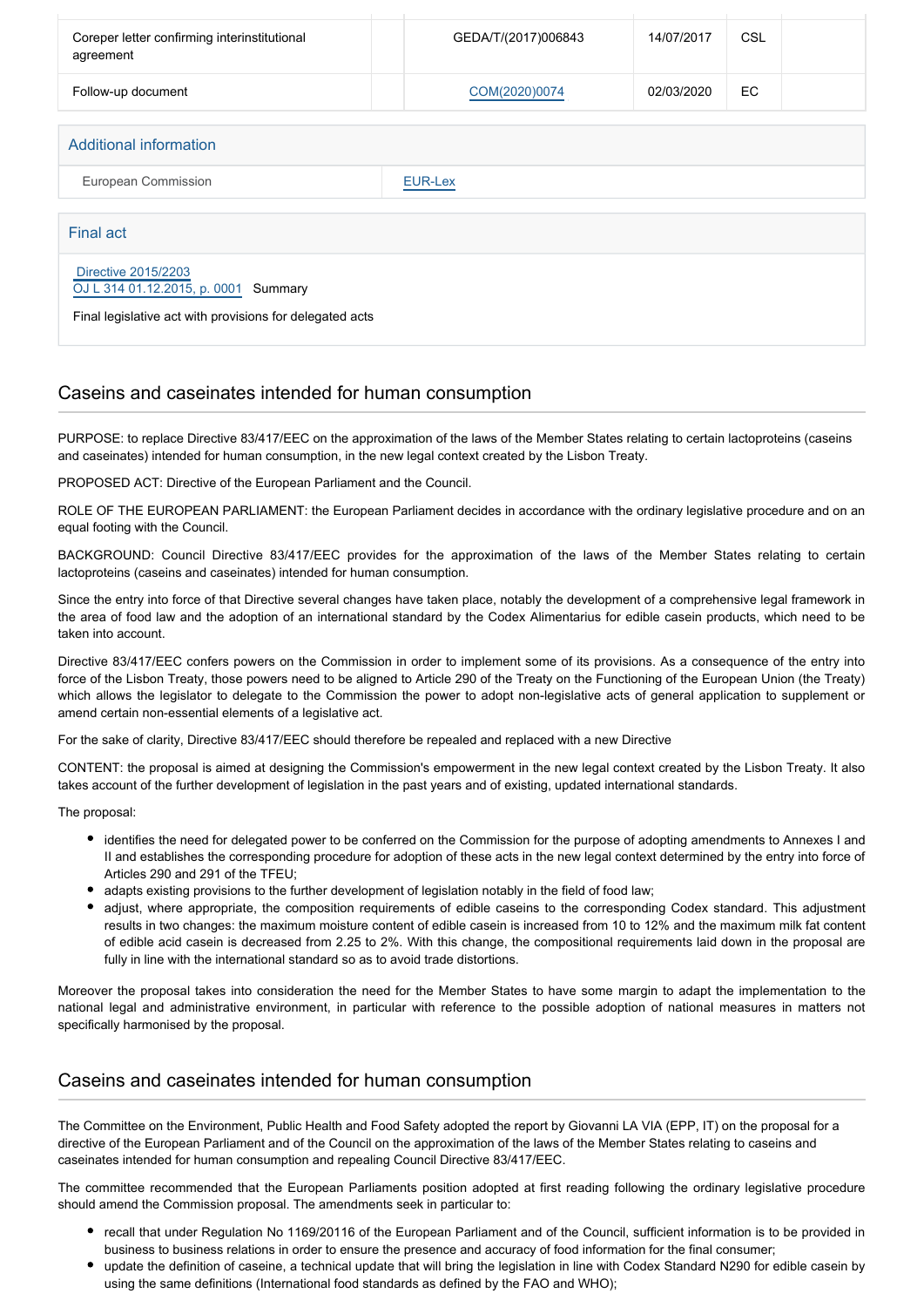- propose that the power to adopt delegated acts in order to adapt the Annexes to international standards and technical progress should not be conferred on the Commission for an unlimited period of time, but rather for 5 years. In order for the co-legislators to decide whether to extend the delegation of powers, the Commission shall draw up a report in this regard at the latest 9 months before the end of the 5-year period;
- propose to set an ambitious yet realistic date for the implementation of this Directive in the Member States (six months after the entry into force of this Directive instead of 31 March).

To conclude, Members suggested a technical amendment in order to ensure that the Directive is perfectly aligned to the Codex Alimentarius as well as an amendment aiming to calculate the milk protein content on the basis of the absolute weight of the product (instead of on the basis of the dried extract).

### Caseins and caseinates intended for human consumption

The European Parliament adopted by 642 votes to 54, with 9 abstentions, a legislative resolution on the proposal for a directive of the European Parliament and of the Council on the approximation of the laws of the Member States relating to caseins and caseinates intended for human consumption and repealing Council Directive 83/417/EEC.

The European Parliaments position adopted at first reading following the ordinary legislative procedure amended the Commission proposal as follows:

Objectives of the Directive: the Directive seeks to facilitate, through approximation of the laws of the Member States, the free movement of caseins and caseinates intended for human consumption while providing a high level of protection of health, and to bring existing provisions into line with general Union legislation on food and with international standards.

Updated definitions: for the purposes of this Directive, the following definitions apply:

- edible acid casein means a milk product obtained by separating, washing and drying the acid-precipitated coagulum of skimmed milk and/or of other products obtained from milk;
- edible rennet casein means a milk product obtained by separating, washing and drying the coagulum of skimmed milk and/or of other products obtained from milk; the coagulum is obtained through the reaction of rennet or other coagulating enzymes;
- edible caseinate means a milk product obtained by action of edible casein or edible casein curd coagulum with neutralizing agents, followed by drying.

This Directive should use the terms 'food additives' and 'processing aids' in respect of the standards applicable to edible caseins and edible caseinates. Such use of terminology would also be in line with the Codex standard for edible casein products.

Under [Regulation \(EU\) No 1169/2011](http://www.europarl.europa.eu/oeil/popups/ficheprocedure.do?reference=2008/0028(COD)&l=en) of the European Parliament and of the Council, sufficient information is to be provided in business to business relations in order to ensure the presence and accuracy of food information for the final consumer. It is stipulated that particulars shall be marked on the packages, containers or labels of the milk products in easily visible, clearly legible and indelible characters.

Where the minimum milk protein content set out in Annexes I and II is exceeded in the milk products, this fact may, without prejudice to other provisions of Union law, be adequately marked on the packages, containers or labels of the product.

Delegated acts: the Commission shall be empowered to adopt delegated acts to amend the standards set out in the Annexes. The power to adopt delegated shall be conferred on the Commission for a period of five years which may be tacitly extended for periods of an identical duration.

Transposition: the Directive shall be transposed at the latest 12 months after the entry into force of this Directive.

#### Caseins and caseinates intended for human consumption

PURPOSE: to facilitate the free movement of caseins and caseinates intended for human consumption while providing a high level of protection of health, and to bring existing provisions into line with general Union legislation on food and with international standards.

LEGISLATIVE ACT: Directive (EU) 2015/2203 of the European Parliament and of the Council on the approximation of the laws of the Member States relating to caseins and caseinates intended for human consumption and repealing Council Directive 83/417/EEC.

CONTENT: this Directive applies to caseins and caseinates which are intended for human consumption and mixtures thereof.

It repeals Council Directive 83/417/EEC which provides for the approximation of the laws of the Member States relating to certain lactoproteins (caseins and caseinates) intended for human consumption.

Since the entry into force of that Directive, several changes have taken place, in particular the development of a comprehensive legal framework in the area of food law and the adoption of an international standard for edible casein products by the Codex Alimentarius Commission which need to be taken into account.

In addition, Directive 83/417/EEC confers powers on the Commission in order to implement some of its provisions. As a consequence of the entry into force of the Lisbon Treaty, those powers need to be aligned to Article 290 of the Treaty on the Functioning of the European Union.

The new Directive:

- updates definitions such as: edible acid casein; edible rennet casein; edible caseinate. This Directive should use the terms 'food additives' and 'processing aids' in respect of the standards applicable to edible caseins and edible caseinates. Such use of terminology would also be in line with the Codex standard for edible casein products;
- adjust, where appropriate, the composition requirements of edible caseins to the corresponding Codex standard. This adjustment results in two changes: the maximum moisture content of edible casein is increased from 10 to 12% and the maximum milk fat content of edible acid casein is decreased from 2.25 to 2%;